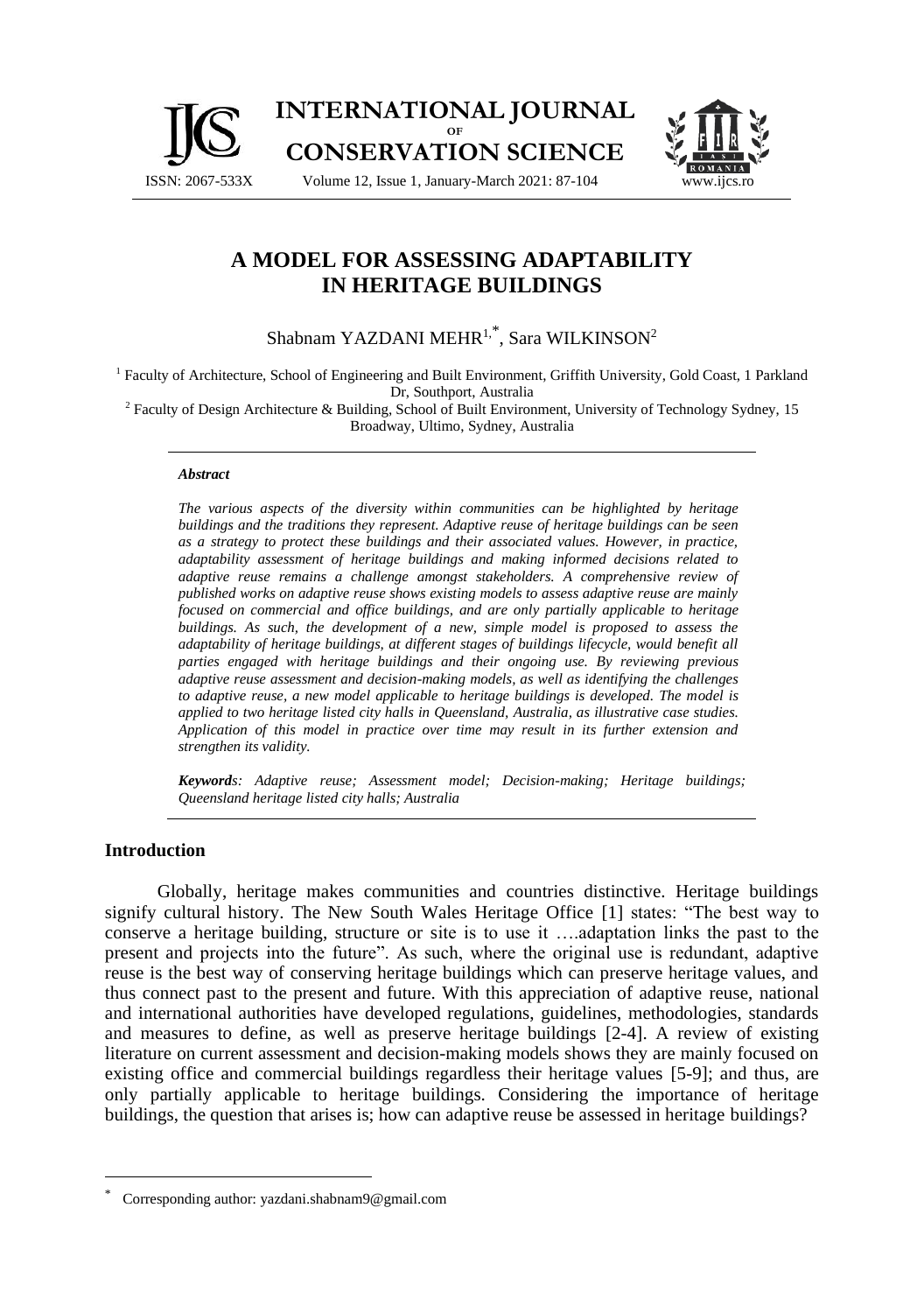Although the theory and practice relating adaptive reuse started in the 1970s [10], assessment of robust decision-making criterion in the adaptive reuse process remains a challenge [11]. To propose a model for assessing adaptive reuse in heritage buildings, the challenges which impact decision-making related to adaptive reuse need to be identified. The identification of challenges is important in determining whether adaptive reuse is applicable to all heritage buildings, as these challenges may result in a level of obsolescence and consequently the demolition of a building [10, 11]. Decision making challenges in building adaptation and adaptive reuse are grouped by various authors into eight categories: environmental, social, economic, legal, political, locational, functional and technical [2, 9, 12- 16]. Considering the variety of challenges in adaptive reuse of heritage buildings, the lack of a relevant, reliable model poses difficulties for stakeholders when assessing adaptive reuse and making informed, appropriate decisions.

Having identified that adaptive reuse assessment and decision-making tools for heritage buildings are scarce and identified the challenges, the first step in developing a model is to identify the most important categories of challenges. The aim of this paper is to propose a new model based on the identification of challenges to adaptive reuse of heritage buildings and the critical analysis of existing assessment and decision-making models. The proposed model, the Adaptive Reuse Assessment Model (ARAM) for heritage buildings, is based in theory and tested in practice. The ARAM can be used easily for assessing adaptability in heritage buildings. All parties engaged with heritage buildings would be enabled to assess adaptive reuse potential of heritage buildings at different stages of a building lifecycle, regardless of their level of expertise.

#### **Research methods**

Content analysis is a research method which provides replicable and valid inferences from information with the aim of providing new insights, knowledge, representation of facts, and a useful guide to action [17, 18].

In this paper, a critical review of secondary sources is undertaken to reveal the challenges to the adaptive reuse of heritage buildings. The analysis of the secondary sources and existing adaptive reuse models lead to the development of a new model which can be used for adaptability assessment of heritage buildings.

As, case study research enables researchers to assess real world examples of a phenomena under study [19, 20], the new model (ARAM) is tested on selected heritage listed city halls in Queensland to examine its validity. Case studies are selected based on two categories: adaptation and adaptive reuse. Adaptation is defined renovation and rehabilitation in which the general function of a building will be retained, whilst in adaptive reuse the function of a building will change to another land use [8, 13, 16, 21, 22]. Therefore, selected case studies have experienced different levels of changes during their lifecycle, from maintenance and refurbishment to a change of function. Secondary data is collected in the form of documents outlining the changes made, which comprised plans and reports and council records, and primary data is collected through a combination of visual inspections of the sites and in semi structured interviews with council stakeholders. *S. Taylor and R. Bogdan* [23] stated that interviews are a method that helps the researcher to achieve a deeper understanding of issues, which cannot be achieved directly [24]. In this research, on-site observation was conducted for two case studies in order to achieve useful information in relation to the current condition of each case study. The sources are then analysed to identify the relevant decision-making assessment criteria. This research demonstrates application to Australia in respect to adaptive reuse of heritage listed city halls.

The internal validity (credibility) of this paper is achieved through applying different methods and sources of data in order to collect information related to the adaptive reuse of heritage listed city halls in Queensland. For this paper, two heritage listed city halls are selected. The same methods can be used for other heritage listed city halls in Queensland and other states with the same heritage legislatives, and thus the external validity of the thesis is addressed.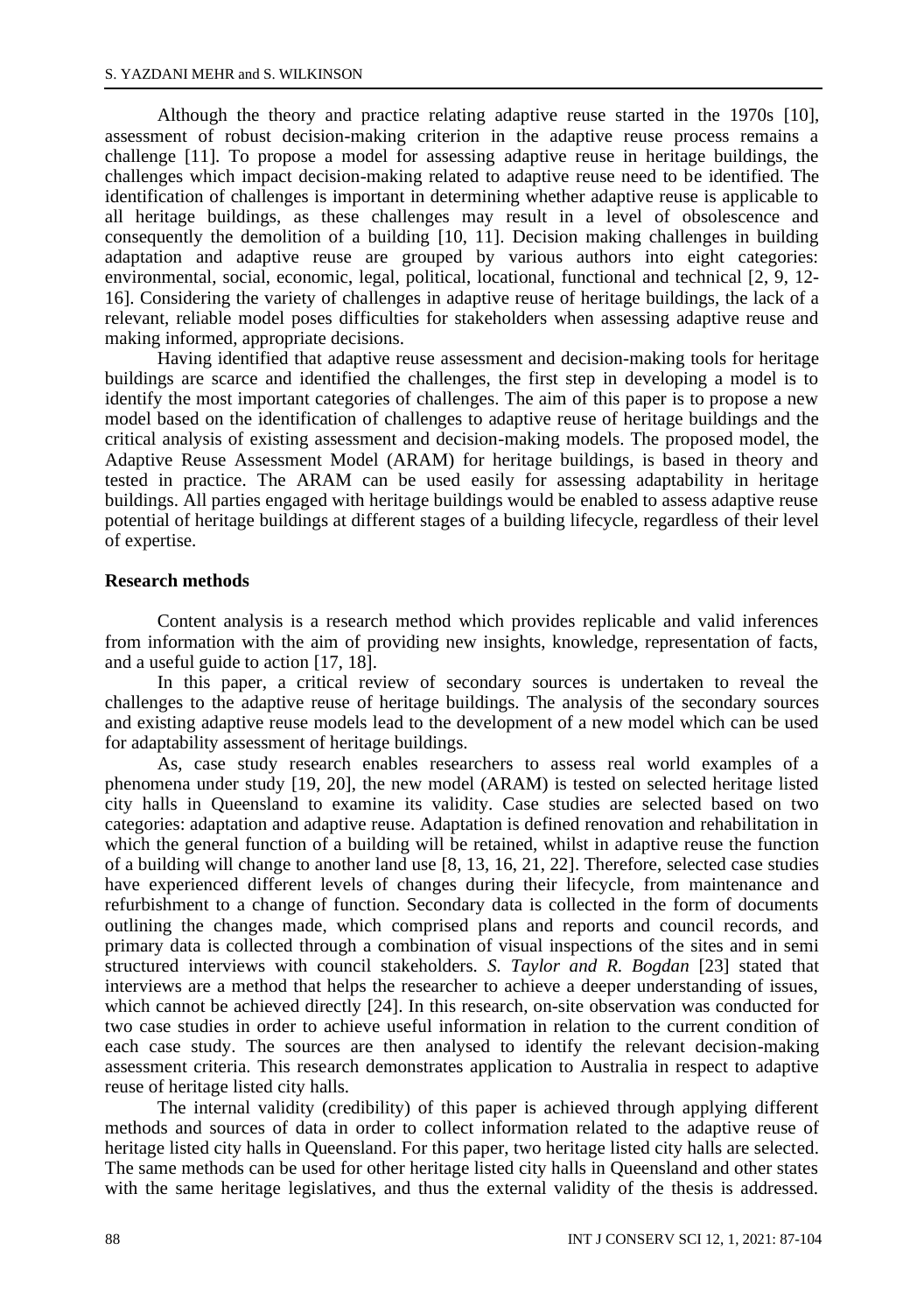Reliability is achieved through the consistency of the interview questions, which are repeated for each case study. The interview content was further crosschecked wherever possible with professionally appropriate documents such as the Conservation Management Plans to address both potential bias and the reliability of findings.

### **Identification of challenges to adaptive reuse of heritage buildings**

Various factors present different challenges to the adaptive reuse of buildings. Challenges play a vital role in decision-making because although these factors do not hinder the adaptive reuse in terms of being a barrier, they need to be addressed to reduce the risk a building being impacted by obsolescence. Challenges to the adaptive reuse of heritage buildings vary from achieving compatibility between old and new demands to the contemporary technical and legal expectations of users [25]. Various factors were identified in the literature that can pose a challenge to adaptive reuse of heritage buildings. One, or a combination of challenges may to some extent hinder the adaptive reuse of buildings. Regarding the adaptive reuse of heritage buildings, most authors focused on economic, legal and technical challenges, with the fewest focusing on locational, physical and environmental challenges. Table 1 illustrates the categories of challenges identified in the adaptive reuse of heritage buildings.

| <b>Categories of</b><br>challenges | <b>Identified factors in each category</b>                                                | Number of<br>factors        |
|------------------------------------|-------------------------------------------------------------------------------------------|-----------------------------|
| <b>Environmental</b>               | Attaining desired standards [14, 26]                                                      | $\mathcal{D}_{\mathcal{L}}$ |
|                                    | Adaptation based on green standards [27]                                                  |                             |
|                                    | High number of stakeholders [2, 13, 28]<br>$\overline{\phantom{0}}$                       |                             |
| <b>Social</b>                      | Awareness of adaptive reuse in the community [14]                                         | 3                           |
|                                    | Being on a heritage list [2, 29, 30]                                                      |                             |
|                                    | Risks and uncertainties in adaptive reuse projects [27, 31, 32]<br>$\qquad \qquad -$      |                             |
|                                    | Lack of financial support<br>$\qquad \qquad -$                                            |                             |
| Economic                           | Lack of accurate estimation of required budget [14, 33]<br>$\overline{\phantom{0}}$       | 9                           |
|                                    | Lower possibility of securing loans for reused buildings [27]<br>$\overline{\phantom{0}}$ |                             |
|                                    | Incorrect timing of incentives [27]<br>$\overline{\phantom{0}}$                           |                             |
|                                    | High costs of adaptation $[2, 21, 32, 34]$<br>$\overline{\phantom{0}}$                    |                             |
|                                    | Required adaptation work and proposed use<br>-                                            |                             |
|                                    | Decline in public sector budget [34]<br>-                                                 |                             |
|                                    | Finding new elements through an adaptive reuse project                                    |                             |
|                                    | Receiving approvals for any work [13, 14]                                                 |                             |
| Legal                              | Planning restrictions [2, 12, 14]                                                         | 6                           |
|                                    | Compliance with building codes and regulations [15]                                       |                             |
|                                    | Compliance with heritage guidelines [14]                                                  |                             |
|                                    | Being on a heritage list [2, 29, 30]                                                      |                             |
|                                    | Land use features $[2, 12, 34]$                                                           |                             |
| <b>Political</b>                   | Political mandates [35]<br>$\overline{\phantom{0}}$                                       | $\overline{c}$              |
|                                    | Local government support [36, 37]<br>$\overline{\phantom{0}}$                             |                             |
|                                    | Complex process [2, 38]<br>$\qquad \qquad -$                                              |                             |
| <b>Physical</b>                    | Finding new elements or components<br>$-$                                                 | $\mathbf{2}$                |
|                                    | Being on heritage precinct<br>$-$                                                         | $\overline{c}$              |
| Locational                         | Locating on city centers and/or valuable land [34]<br>$\equiv$                            |                             |
|                                    | Providing disability access [32]                                                          |                             |
| <b>Technical</b>                   | Proving required performance standard and preserving visual<br>quality [32]               | 6                           |
|                                    | Installation and upgrade of mechanical and electrical systems                             |                             |
|                                    | [39]                                                                                      |                             |
|                                    | Lack of experience and knowledge [27, 32]                                                 |                             |
|                                    | Sourcing original materials and components [13, 15, 21]                                   |                             |
|                                    | Inflexible building [14]                                                                  |                             |

**Table 1.** Challenges to adaptive reuse of heritage buildings (Source: Authors, 2020)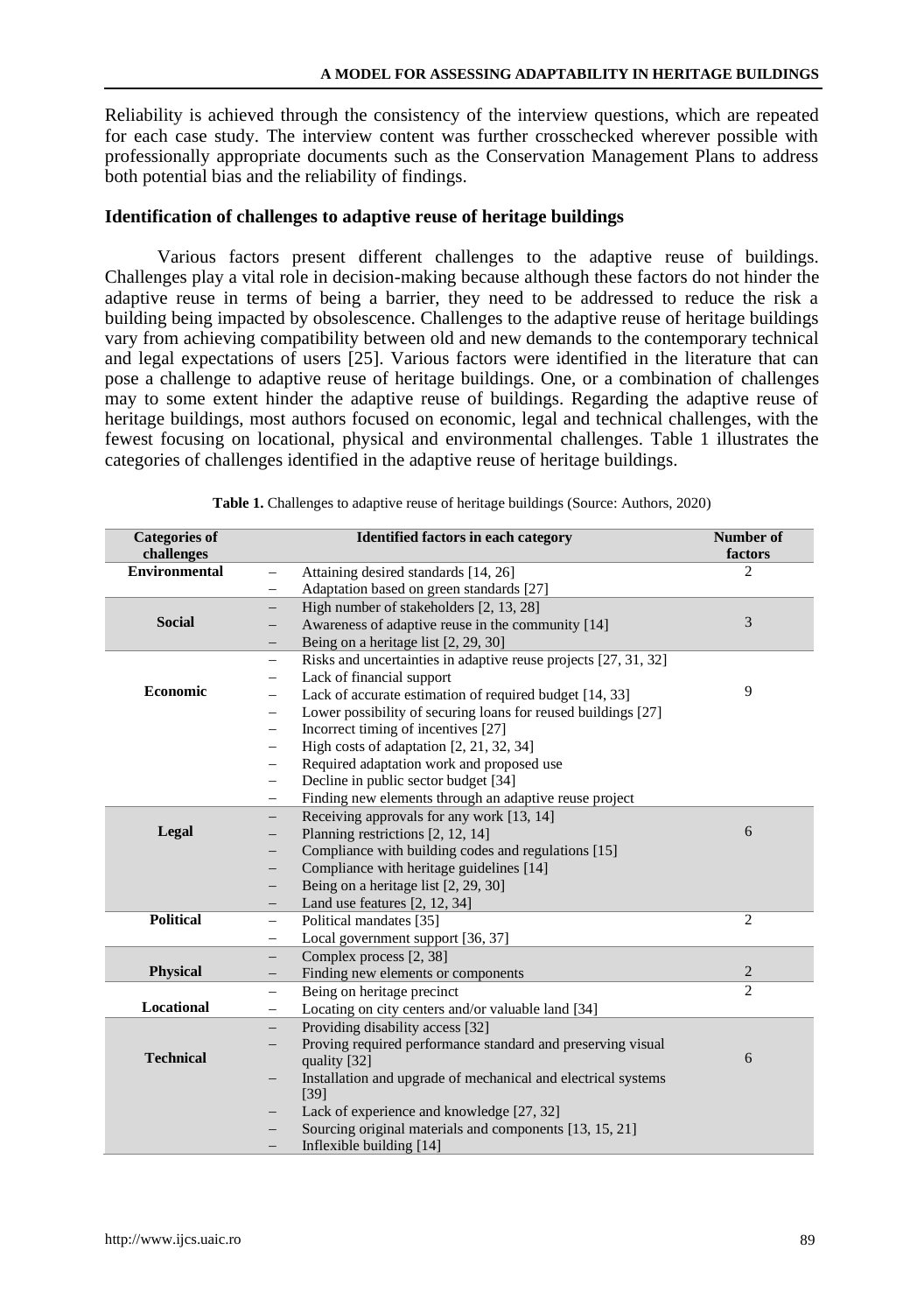There may be an overlap between the challenges summarised in Figure 1. For example, attaining the desired level of quality in an existing building can be an environmental and technical challenge to adaptive reuse. The frequency of challenges in each category does not reflect the actual importance of the categories, but implies the type of professional engagement in the adaptive reuse of heritage buildings.

### *Economic challenges*

One challenge to adaptive reuse is related to risks and uncertainties, such as from matching materials or design limitations, which makes contractors and developed apprehensive about the adaptive reuse process since these additional or unforeseen expenses may affect profit [27, 31, 32]. Finding new components throughout an adaptive reuse project increases the time and, consequently the cost of the project, since each new discovery in a heritage building requires a new heritage application to be submitted.

An economic challenge is an accurate estimation of the costs of adaptive reuse, so there is a perception that demolition and construction of new buildings is cheaper than the adaptive reuse of an existing building [14, 33]. Also, lower possibilities of borrowing to reuse buildings and poor timing of incentives, present economic challenges [27]. The Productivity Commission Inquiry Report [34] notes declines in public sector budgeting resulted in economic challenge and pressure on the conservation of heritage buildings. Although, government policies in terms of granting financial incentives or tax reduction, may address these economic challenges to some extent.

Adaptive reuse of heritage buildings may be costly due to the use of traditional materials and techniques employed by highly skilled workers [21]. According to the Productivity Commission Inquiry Report [34], the costs of conservation of heritage buildings is high, and presents the most significant challenge, especially for private individuals. Lack of skilled tradespeople is one reason for increased adaptive reuse costs [34]. Economic factors may present issues for adaptive reuse of buildings; however, where possible economic challenges need to be resolved for heritage buildings because of their distinctive characteristics and importance for communities. *R. Ball* [29] contends that the high costs of adaptive reuse can be offset when measured against the environmental and social advantages of adaptive reuse. This is the case with adaptive reuse of heritage buildings, where preservation of social values can be more important than the costs. So, even though economic factors may be the biggest challenge for an adaptive reuse project, this issue needs to be addressed to preserve heritage buildings and their cultural values. However, high costs of adaptive reuse, without financial incentives or funds, may lead to buildings being left vacant for long periods, especially privately owned buildings.

### *Legal challenges*

Planning restrictions and building regulations in terms of classification is a legal challenge to adaptive reuse [2, 12, 15]. Land use features are important in making decisions related to adaptive reuse because planning zones define permissible developments in a specific area. Different planning zones have specific requirements and purposes [2, 12, 34]. For example, a building sited on land with a residential land use may not have the potential to be reused for a commercial function.

Legal factors are important in terms of compliance with current building codes, especially in relation to fire safety and disability access, which usually poses a challenge for adaptive reuse [15]. Heritage listing is a legal and social challenge, since adaptive reuse has to be based on heritage guidelines and permissions [2, 29, 30]. Gaining approvals for any work on heritage listed buildings is a legal challenge to the adaptive reuse of heritage buildings [13, 14].

### *Technical challenges*

*R. Shipley et al* [32] believe that adaptive reuse of heritage buildings is challenging in terms of providing required performance standards and preserving the visual quality of building. Overtime minimum standards change and buildings are required to meet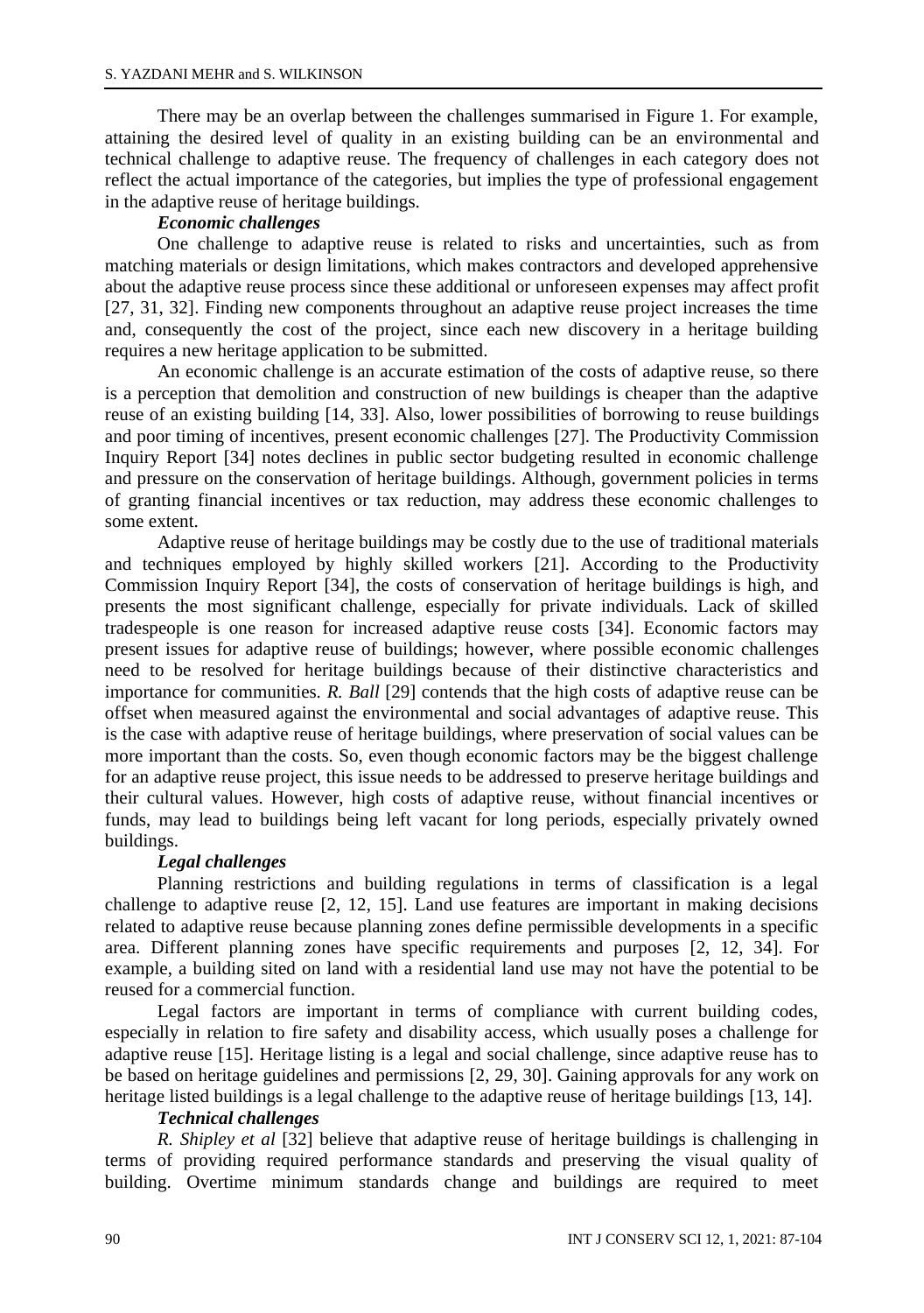contemporary standards. For example, older buildings may not comply with Part J of the Building Code of Australia (BCA) in respect of energy efficiency. Upgrading the external envelope may require alterations to the building, and it is necessary to find a method that does not affect the appearance or heritage values. *S. Conejos et al* [39] state that the installation and upgrade of mechanical and electrical systems, along with applying green features in adaptive reuse of heritage buildings, are more challenging than for non-heritage buildings due to the limited levels of intervention specified in conservation guidelines.

More broadly, lack of experience and knowledge amongst developers, architects, and engineers about heritage materials, construction techniques, technologies, and software modelling programs presents a challenges to adaptive reuse of buildings and makes professionals reluctant to engage in adaptive reuse [21, 27]. In addition, finding skilled, knowledgeable and experienced people including engineers, architects, and tradespeople, as well as original materials is another technical challenge, making adaptive reuse complex, challenging and costly [13, 15, 32].

Traditional builders used traditional methods and materials in the construction of buildings, which must be fully comprehended by contemporary builders before carrying out adaptive reuse work on buildings. Finding materials and components to match the original is difficult as they may no longer be available. Therefore, new materials need to be replaced, but may have different performance and be expensive [13, 21]. The scope of the technical upgrade, the overall condition of an existing building, and the proposed use are all key-factors related to technical adaptive reuse of existing buildings. However, according to *P.A. Bullen and P.E. Love* [14], some heritage buildings are inflexible in terms of technical innovation and upgrade, and present technical challenges.

#### **Critical analysis of previous models assessing adaptive reuse**

Among the literature reviewed, a recent model considering categories affecting decisionmaking in relation to implementing adaptation was presented by *S. Wilkinson* [9]. This model entitled "Preliminary Assessment Adaptation Model (PAAM)", is based on a sequence of conditions which need to be met for an existing building to be considered suitable for adaptation (Fig. 1).

The PAAM design is partly derived from previous adaptation assessment and decisionmaking tools and models of *C. Langston and L.Y. Shen* [40], *D. Kincaid* [41], *R. Chudley* [42], and *E.B.S.S. Arup* [7]. The PAAM is proposed for assessment of a building at a certain point in time, and thus indicates only the current situation of the building, which may change over time [9]. The PAAM can provide a comprehensive basis for the proposed model; however, other models such as *D. Kincaid* [41] and *E.B.S.S Arup* [7] do not cover all categories identified above, and focus mostly on the levels of adaptation, and consequently are not relevant to this research.

*S. Wilkinson et al* [2] created a large, comprehensive building adaptation database to identify important attributes of adaptation projects to develop the PAAM. According to *S. Wilkinson* [9], the model is mainly based on Chudley's model [42] (Fig. 2); however, there are some differences in the sequencing of stages, which were re-ordered based on previous studies related to each category of challenges.

Chudley's model [42] started with economic consideration of an adaptation project, followed by regulatory requirements, social considerations, aesthetic issues and required time for a project. According to *S. Wilkinson et al* [2], Chudley's model included almost all categories identified by researchers, with the exception of environmental and technical categories. A further weakness *S. Wilkinson* [9] claimed, is that although Chudley's model is easy to follow, it was never tested in practice. *S. Wilkinson* [9] re-ordered the Chudley's model, and considered environmental and technical factors, and then tested the PAAM through case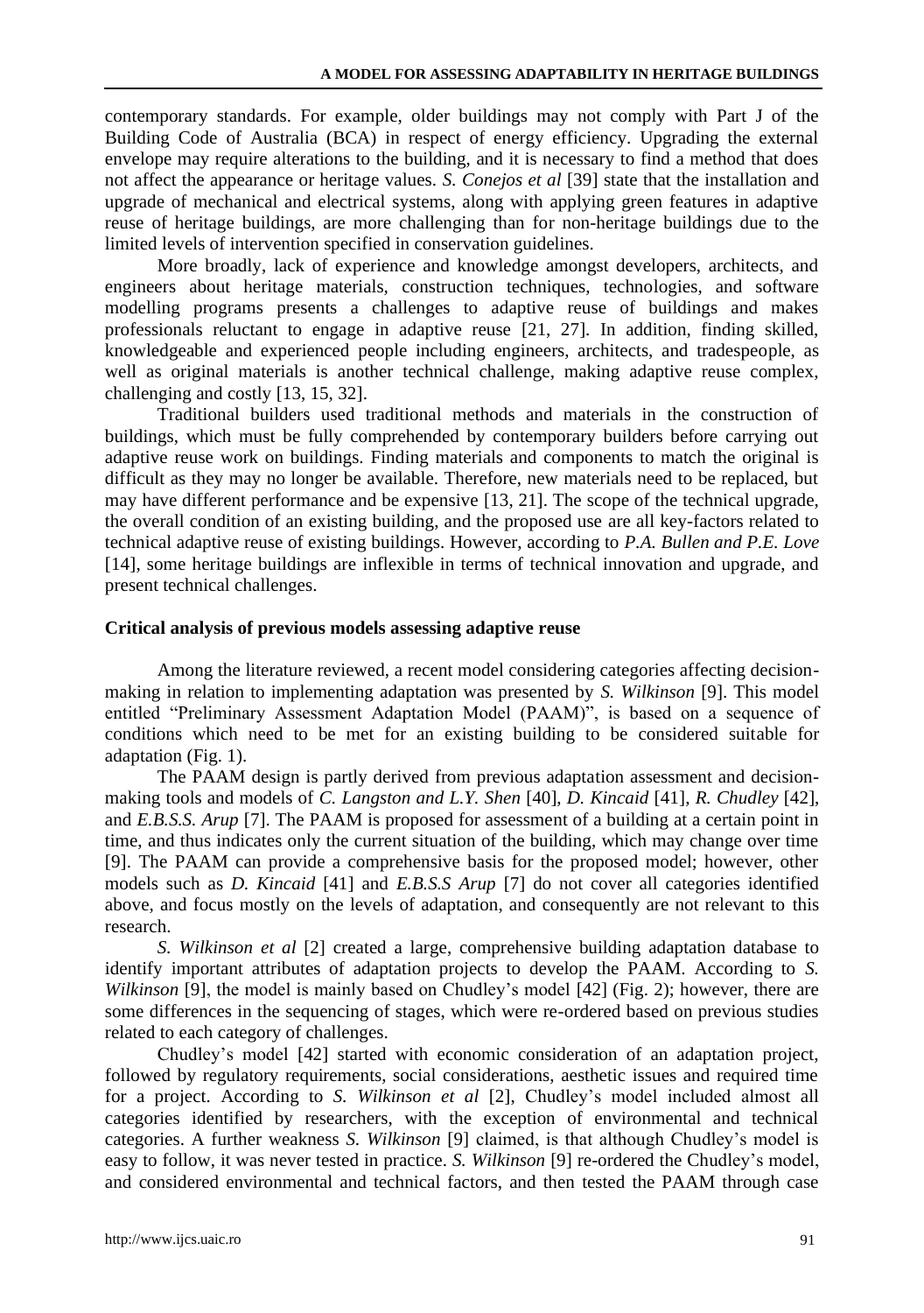studies. As such, the PAAM which is based on analysis of the preceding models, covers previously identified challenges, expect the political category.



**Fig. 1.** Preliminary Assessment Adaptation Model (PAAM) [9]

Neither *R. Chudley* [42], nor *S. Wilkinson* [9], considered political factors in their models. *R. Chudley* [42] and *S. Wilkinson* [9] did not consider heritage value and authentic features in their models. Thus, their models may not be wholly applicable for the adaptability assessment of heritage buildings.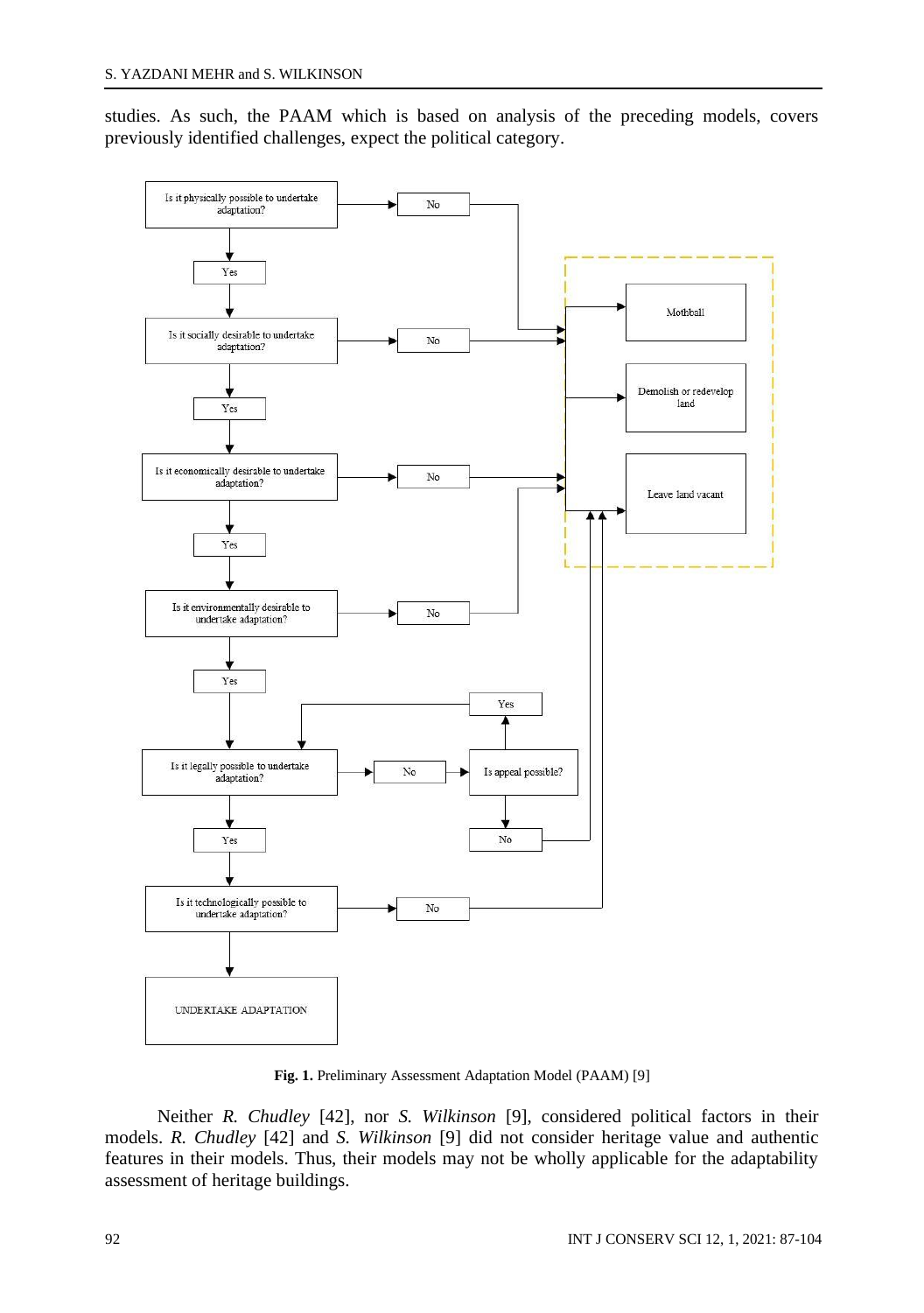

**Fig. 2.** Model of decision-making in building adaptation, Chudley 1981 [9]

*S. Wilkinson et al* [2] stated that PAAM is applicable for non-experts to make a preliminary assessment of a building for minor adaptation. However, this model may not be applicable for all buildings because the sequence and importance of categories may differ, case by case, in terms of specific building features. An important point tested in this study was that heritage building characteristics require a particular sequencing of the identified categories, regardless of use. The focus of the proposed model is on the challenges to the adaptive reuse of heritage buildings which need to be addressed.

In the PAAM, the first consideration is physical suitability for adaptation, and if the building fails to meet this requirement, it cannot be considered for adaptation no matter whether other conditions are met. In the PAAM, the physical condition of an existing building plays a pivotal role in adaptation, whilst technological condition constitutes the least important category. However, for heritage buildings, prioritisation of Wilkinson's conditions may differ due to the building's specific value-representative characteristics, and the given obligation to their preservation. For heritage buildings, adaptive reuse is a strategy to preserve buildings for present and future generations, and the priorities for adaptive reuse are focused on preservation of heritage values, which makes this prioritisation different from other existing buildings [37, 43, 44].

Figure 2 demonstrates that failure to meet legal and technological requirements leads to leaving the land vacant, whilst for other conditions a building may be mothballed, demolished,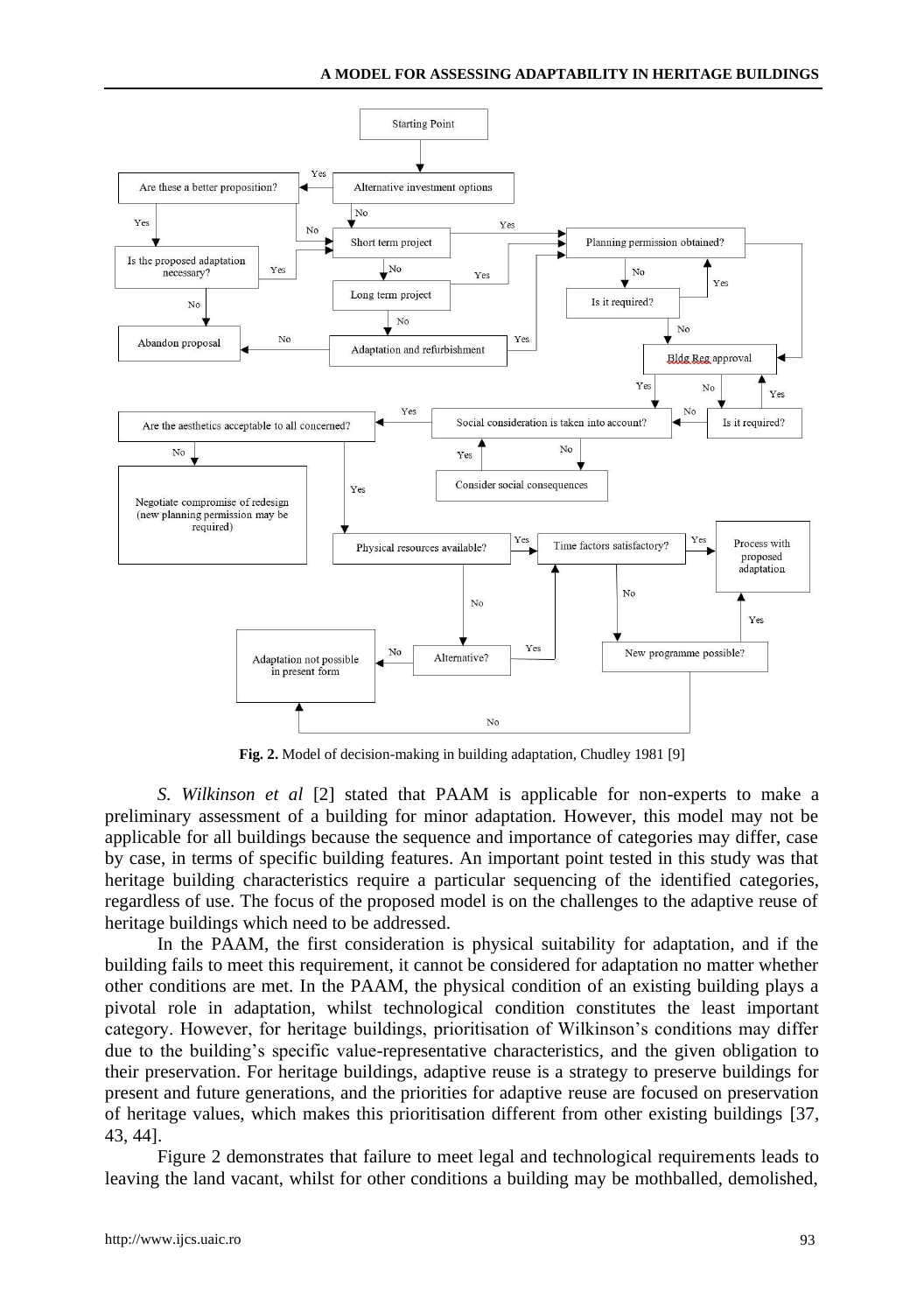or redeveloped [9]. However, all three decisions (mothball, demolish or redevelop land, leave land vacant) seem applicable to existing buildings which fail to meet suitability in each category. Thus, the dash-line has been added to reflect this new perspective on the model (Fig. 1).

The identification of challenges in the adaptive reuse of heritage buildings (Table 1) along with the critical analysis of existing assessment and decision-making models (Figs 1 and 2) provided a basis for proposing a new model for assessing adaptability in heritage buildings.

#### **Adaptive reuse assessment model (ARAM) for heritage buildings**

Extending Chudley's and Wilkinson's model (Figs. 1 and 2), and based on the identification of challenges to adaptive reuse of heritage buildings (Table 1), the Adaptive Reuse Assessment Model (ARAM) is proposed for adaptability assessment of heritage buildings (Fig. 3), which revise prioritisation of categories in the Chudley's and Wilkinson's model, and includes the political category, as well as, heritage values and authentic features.



**Fig. 3.** Adaptive Reuse Assessment Model (ARAM) for heritage buildings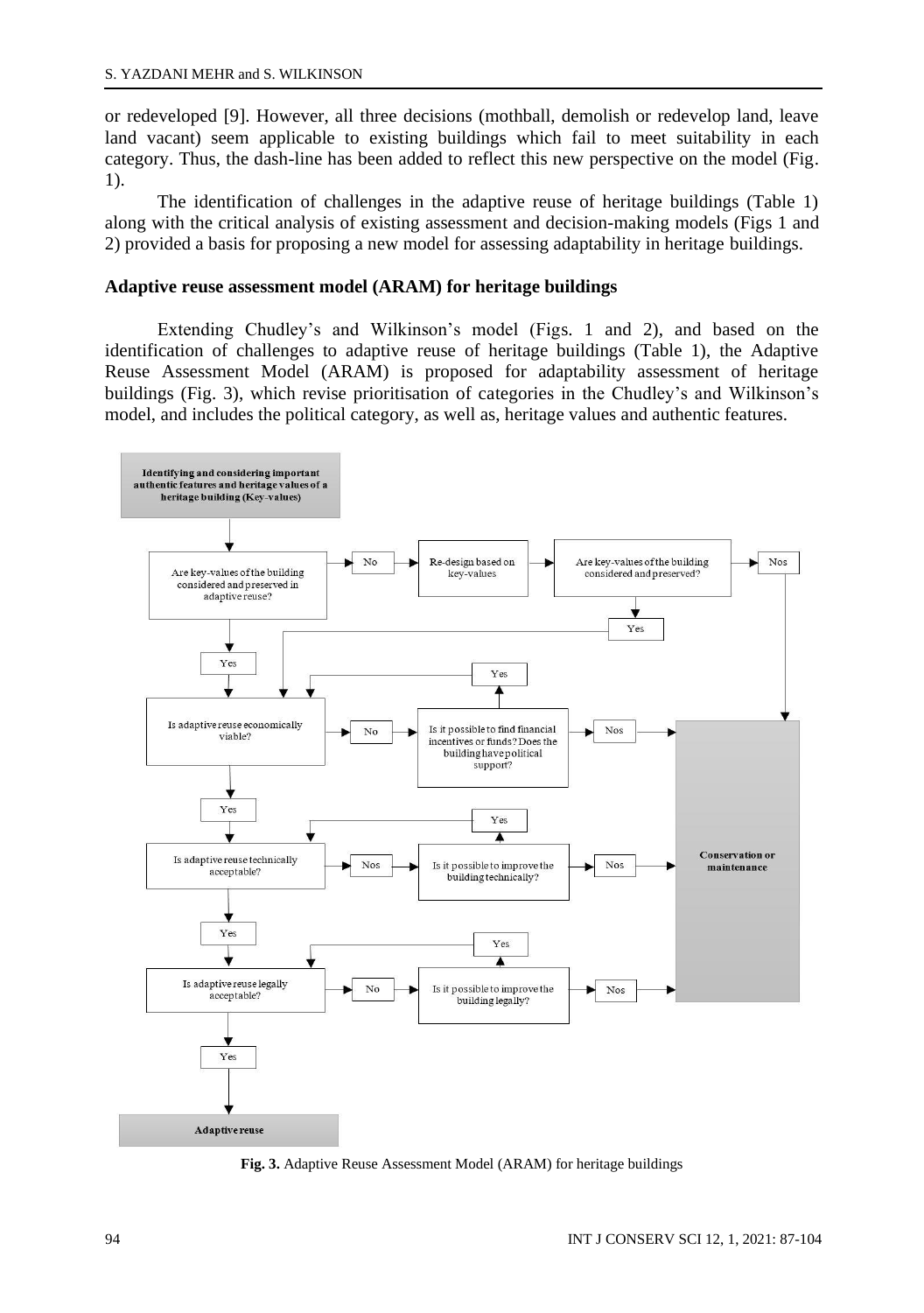Social factors are important in adaptive reuse of heritage buildings since these buildings are typically protected for the long-term community benefit [45]. Thus, a heritage building is usually considered socially desirable, regardless of its reuse worth. Depending on the adaptability assessment of a heritage building in each stage, two outcomes are considered: either conservation or adaptive reuse. All stages have a pathway, along which their applicability for adaptive reuse is assessed, and which may loop back depending on factors on the pathway. The starting point of this model (Fig. 4) is identifying and considering important authentic features and heritage values of a building (key-values). Identifying the key-values of heritage buildings is of paramount importance and simultaneously challenging, due to different stakeholders, perceptions and definitions of values [2, 30, 44, 46]. Following the identification of key-values, the next step is to ascertain whether these values will be preserved through adaptive reuse. Failure of the ability of adaptive reuse to preserve key-values results in conservation or maintenance of a heritage building.

A successful adaptive reuse project must address all challenges to adaptive reuse appropriately and, simultaneously, preserve heritage values. For the ARAM, the prioritisation is based on the sequence of challenges which received consideration in research. Figure 1 shows most authors focused on economic, technical and legal challenges, whilst political, locational, physical and environmental challenges received least consideration. Although figure 1 does not show the importance of the challenges, it demonstrates that in the adaptive reuse of heritage buildings, stakeholders are mainly engaged with the economic, technical, and legal categories of challenges. This indicates that priority must be given to addressing these challenges in an adaptive reuse project. Consequently, the next step in the proposed ARAM considers economic viability of the adaptive reuse of heritage buildings, following technical and legal considerations. The political category, to some extent, overlaps with the economic category in terms of government support and political ownership, and is thus given equal consideration in the economic category.

Locational, physical and environmental challenges have received least consideration in research (Fig 1), and thus are not considered in the model. The sequence of the ARAM (Fig. 4) does not indicate the importance of categories, except for the first stage which is identifying and considering the important authentic features and heritage values of a heritage building. Prior to carrying out any adaptive reuse work on heritage buildings, all tangible and intangible values must be clearly identified and preserved.

#### **Applying the ARAM to illustrative case studies**

In Australia, city halls present the formal development of towns and cities from the late 1880s onwards. Over time, populations have grown and contracted and the utility of the city hall buildings has fluctuated. There is evidence that many Australian city halls have been altered and adapted over time as user needs changed. This research is focused on heritage listed city halls in Queensland, a state in the north of Australia. The findings are considered useful and relevant to other city hall buildings in Australia and potentially; internationally. Selected heritage listed city halls have experience adaptation and adaptive reuse over time, which make them suitable cases for this research.

### *South Brisbane Municipal Chambers (SBMC)*

South Brisbane Municipal Chambers is located in South East Queensland. The building is a two-storey masonry building, designed in the free classical style and was constructed in 1892 (Fig. 4) [47]. In 1978, the building was registered in the National Estate list and in 1992 it was registered in the Queensland heritage list [47]. The building is still used, and has ongoing significance. The building has experienced seven different functions over time including: 1) South Brisbane Municipal Chambers, 2) Council works depot, 3) Headquarters of the American Army, 4) Seven flats, 5) Conservatorium of Music, 6) Technical And Further Education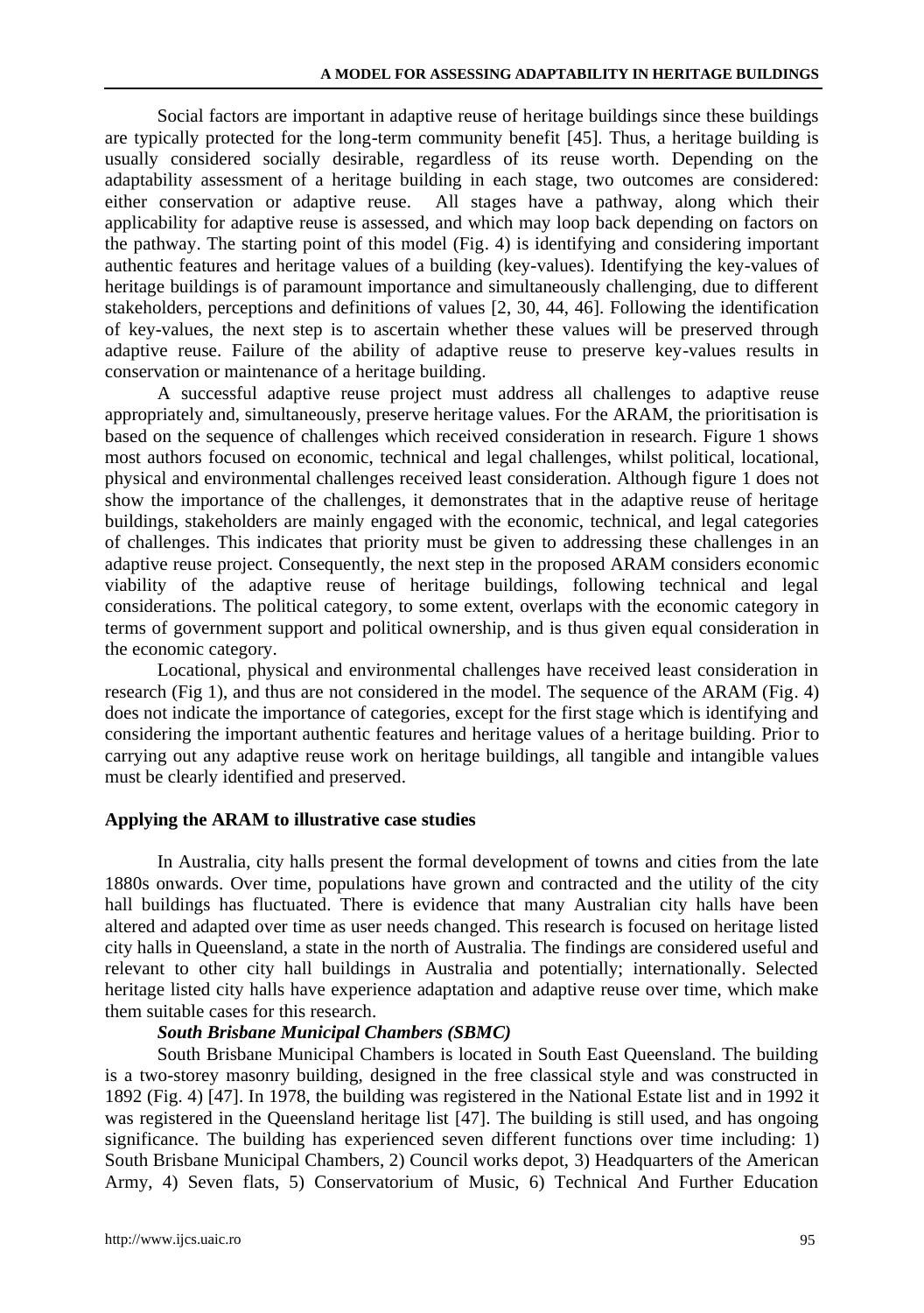(TAFE) building, and 7) Somerville School Campus and Café. The building is a good example of adaptive reuse. Although this building has experienced adaptive reuse several times, it appears in good condition externally and internally.



**Fig. 4.** South Brisbane Municipal Chambers

For this case study, data was collected including archival research, document and content analysis, on-site observation, and a semi-structured interview with the archivist. The main works undertaken were necessary to maintain the building as a heritage asset, and to make the building more functional. Numerous challenges were revealed following the adaptive reuse of the building over time (Table 2). These challenges are identified based on an interview, archival research, document analysis, and on-site observation.

The analysis of the building shows the highest number of challenges belonged to the technical category followed by physical and legal categories.

## *Technical challenges*

Improvement of technical aspects of the building, as well as installation and upgrade of mechanical systems presented a challenge to adaptive reuse. In 1955, providing ventilation systems resulted in damage to the ceiling of the council chambers for ductworks [48]. Bottger [48] noted in the 1999 adaptation of the building, air conditioning was introduced into a very old building and this was complicated and it was hard to conceal installations and achieve 'invisibility'. Furthermore, the building never had plumbing fixtures, so installing kitchens and toilets was complicated.

For the construction of the building, specific construction techniques and materials were used, requiring skilled tradespeople with experience and knowledge of heritage buildings, which posed challenges [48].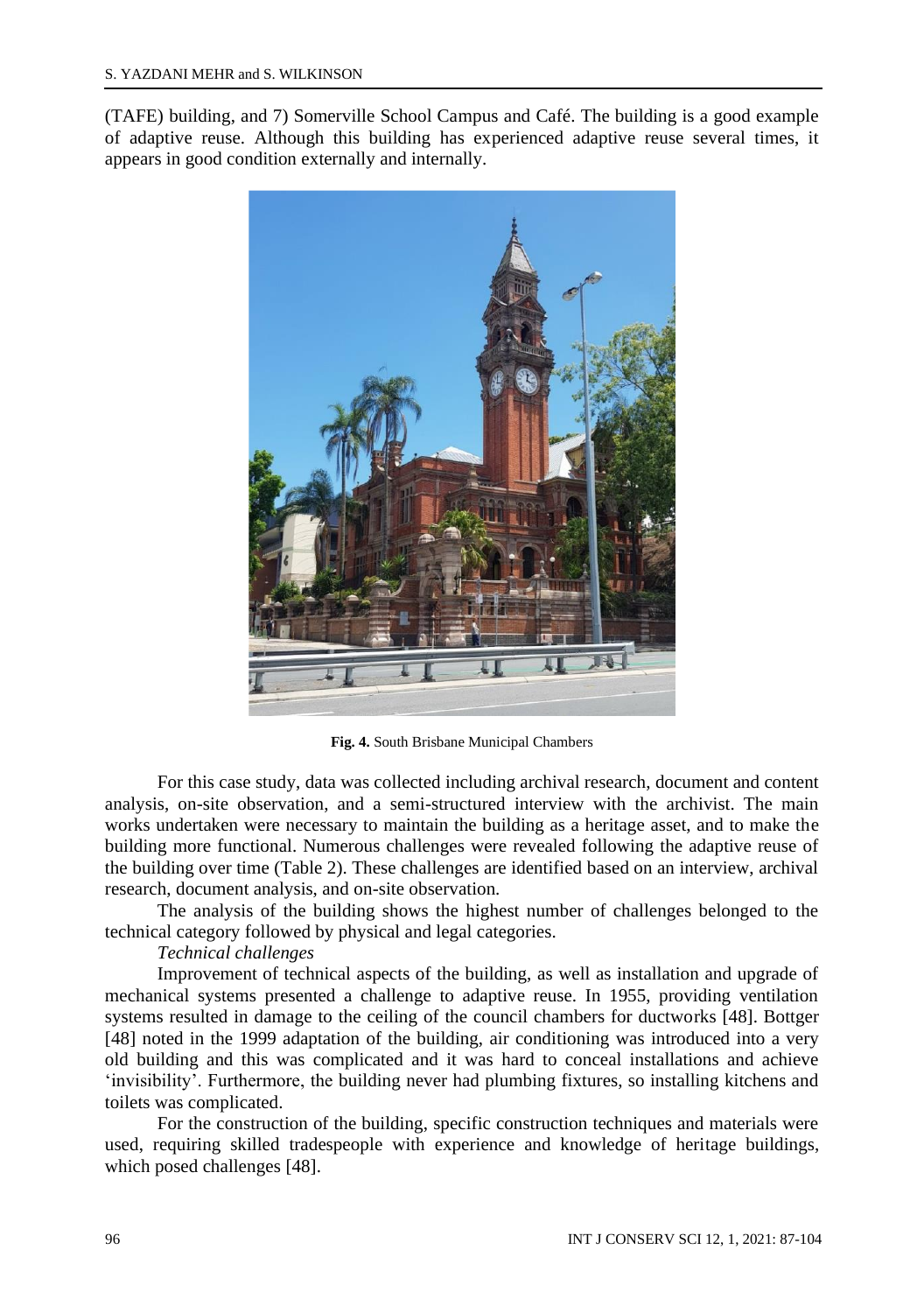Providing disability access was a technical challenge to the adaptation of the building. The building is heritage listed, and it was difficult to find a place for an internal lift, leading to the construction of the lift externally on the rear façade of the building.

| <b>Challenges to the adaptive reuse of South Brisbane Municipal Chambers</b> |                                                                         |  |
|------------------------------------------------------------------------------|-------------------------------------------------------------------------|--|
| Environmental                                                                | Attaining the desired levels of standards                               |  |
|                                                                              | The existence of hazardous materials                                    |  |
| <b>Social</b>                                                                | Being on a heritage list                                                |  |
| <b>Economic</b>                                                              | Lack of financial support                                               |  |
|                                                                              | The high cost of adaptation                                             |  |
|                                                                              | Receiving approvals for any work on heritage listed buildings           |  |
| Legal                                                                        | Compliance with building codes and regulations                          |  |
|                                                                              | Compliance with heritage guidelines                                     |  |
|                                                                              | Being on a heritage list                                                |  |
| <b>Political</b>                                                             | Local government support                                                |  |
|                                                                              | Finding a suitable function                                             |  |
| <b>Physical</b>                                                              | Lack of accurate drawings and information                               |  |
|                                                                              | The poor quality of a building                                          |  |
|                                                                              | The poor physical and structural condition of a building                |  |
| <b>Locational</b>                                                            | Car parking                                                             |  |
|                                                                              | Improvement of technical aspects of existing buildings                  |  |
|                                                                              | Providing disability access                                             |  |
| <b>Technical</b>                                                             | Proving required performance standard and preserving the visual quality |  |
|                                                                              | Installation and upgrade of mechanical and electrical systems           |  |
|                                                                              | Lack of experience and knowledge                                        |  |
|                                                                              | Specific construction techniques and materials in existing buildings    |  |
|                                                                              | Lack of skilled tradesmen                                               |  |

**Table 2.** Identified challenged to adaptive reuse of SBMC (Source: Authors, 2020)

### *Physical challenges*

Poor physical and structural condition of the building, such as moisture in the brickwork, breakdown of the ceiling plaster, peeling paintwork, and inadequate roofs, presented physical challenges to adaptive reuse over time [49, 50]. Bottger [48] noted when Somerville House bought the building, it was in very poor condition and needed significant adaptation work to be usable.

The uses for which the spaces were to be utilised was an issue for the school as this building was physically separated from the school property [48].

Lack of information presents challenges in the adaptive reuse, according to the Conservation Management Plan [51], for any further work to the building, there must be a detailed investigation of the building condition. The most recent document relating the detailed building condition is the outdated 2001 Conservation Management Plan.

#### *Legal challenges*

The heritage listing brings limitations with regards to work on the building, since all proposed work needs approval of the Queensland Heritage council [48, 51].

Compliance with building codes and regulations in terms of providing disabled access presented a challenge to adaptive reuse. Bottger [48] stated that, providing disabled access was challenging due to the heritage listing, as a lift could not be installed internally due to the interference with the significant building.

### *Analysis*

Although the adaptation of the South Brisbane Municipal Chambers was costly, the project was financially supported by Brisbane Council and the local government. The number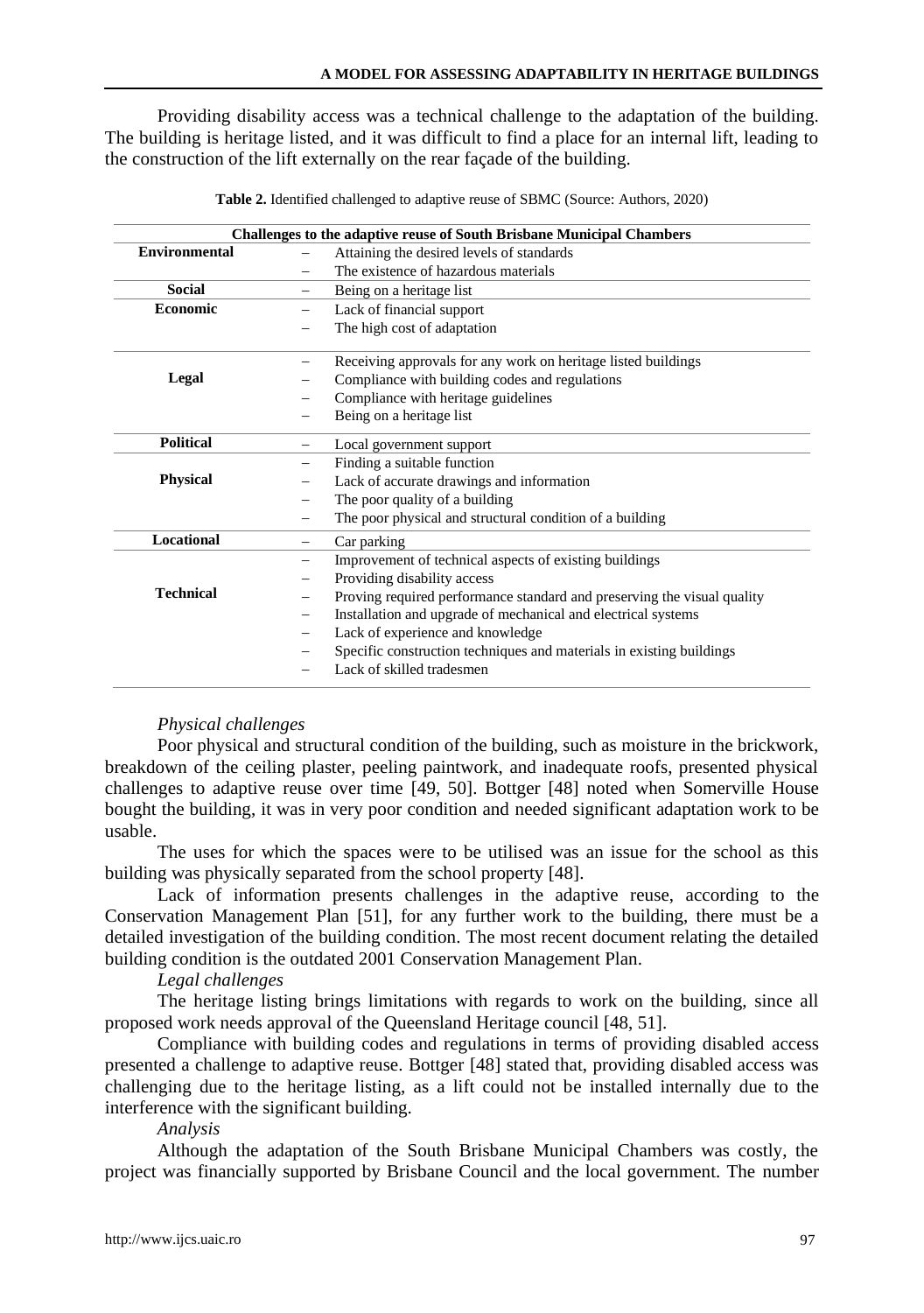of challenges identified is based on the sequence of the stages outlined in the ARAM, demonstrating the validity of the ARAM for this case study.

### *Southport Town Hall*

The former Southport Town Hall is located on the Gold Coast (South East) of Queensland. Southport Town Hall is a two-storey brick building with the main façade comprising cement render, constructed in the Art Deco architectural style in 1935 (Fig. 5) [52].



**Fig. 5.** Southport Town Hall

For this case study, data was collected including archival research, document and content analysis, on-site observation, and a semi-structured interview with the executive coordinator facilities manager.

Southport Town Hall has undergone two extensions and several adaptations. The building is still used as a branch of the council, and is a good example of adaptation. These changes were mainly in response to the changing needs of the community, due to the population growth and the advances in technology. The adaptations were necessary to address issues of building obsolescence. Following the building adaptations, several challenges were identified and are shown in Table 3, based on an interview, archival research, document and content analysis, and on-site observations.

| <b>Challenges to the adaptive reuse of Southport Town Hall</b> |                                                                 |  |
|----------------------------------------------------------------|-----------------------------------------------------------------|--|
| Social                                                         | Being on a heritage list                                        |  |
| Legal                                                          | Compliance with building codes and regulations                  |  |
|                                                                | Being on a heritage list                                        |  |
|                                                                | Inflexible buildings                                            |  |
| <b>Physical</b>                                                | Lack of accurate drawings and information                       |  |
|                                                                | Improvement of technical aspects of existing buildings          |  |
| <b>Technical</b>                                               | Proving required performance standard and preserving the visual |  |
|                                                                | quality                                                         |  |
|                                                                | Installation and upgrade of mechanical and electrical systems   |  |

**Table 3.** Identified challenges to adaptive reuse of Southport Town Hall (Source: Authors, 2020)

Table 3 shows the highest number of challenges were in the technical, legal, and physical categories respectively.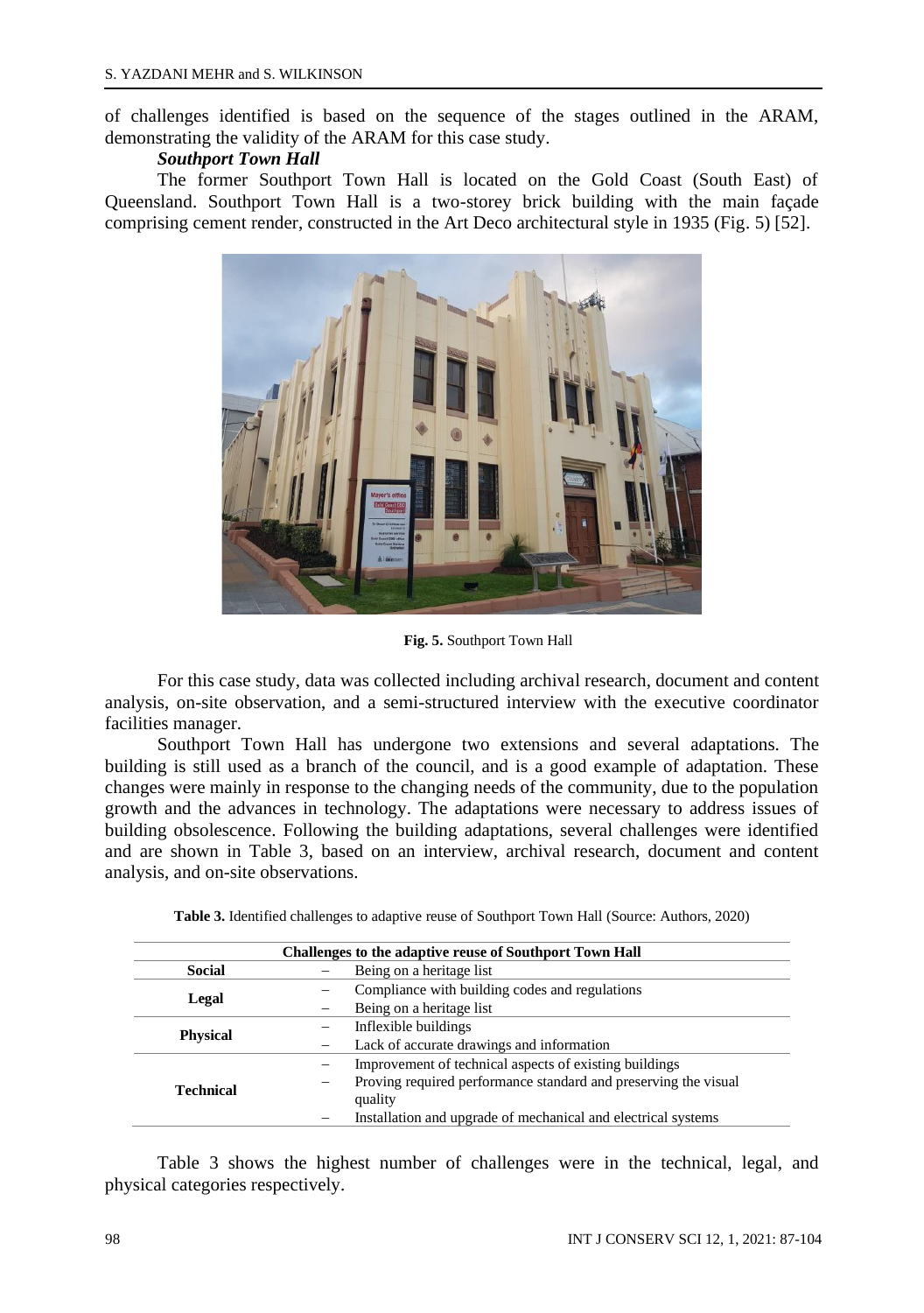### *Technical challenges*

The installation of electrical and mechanical systems, as well as improvement of technical aspects of the building, presented adaptation challenges. As stated by Bolster [53], integrating of modern technologies such as air-conditioning and electronic locks was challenging as the aim was to make them invisible. During 2018 on-site observations, some of the air-conditioning equipment installed on the Davenport Street façade of the building was interfering negatively with the visual quality of the building. Internally, in some parts of the building, the air-conditioning ducts are exposed. Bolster [53] noted that a false ceiling was not constructed because it would reduce the ceiling height to an acceptably low level. Overall, meeting the required level of building services performance standards whilst preserving the visual quality of the building were key challenges.

### *Legal challenges*

Being on the heritage list is a challenge. According to the report of the Gold Coast City council [54], all works which result in deterioration of the fabric of a listed building and cause irreversible damage must be avoided. The legal compliance aspects of the preservation process makes adaptation a delicate complex task that requires an expert team to deliver; which is challenging.

Compliance with building codes and regulations was a legal challenge, especially with regards to the installation of the fire safety system [53]. Furthermore, the building was not constructed with access for people with disabilities. *G. Bolster* [53] stated, and on-site observation confirmed, there was no disabled access to the first floor of the building. This is a negative aspect and needs to be considered for future adaptation of the building.

### *Physical challenges*

Although the building had the capacity to be extended, the interior had less flexibility to accommodate different functions. *G. Bolster* [53] believed that, unlike modern buildings, Southport Town Hall has small spans due to the large number of supporting and load-bearing walls and columns, which needed to be retained. The result is, the interior of the building is somewhat inflexible for any use other than offices.

In 1997, the conservation process was challenged by a lack of original plans and drawings of the building. In this situation, the architects and builders were unaware of what had occurred in the past. The only available reference were construction drawings dated 1955 [54]. In 2016, the lack of accurate drawings and information about the building was still an issue as most of works carried out to the building were not recorded [53]. This lack of accurate drawings and information was a challenge to the adaptive reuse.

### *Analysis*

With respect to challenges, Table 3 demonstrates the highest number of challenges to building adaptation were technical, legal, and physical. Economic factors could have been a challenge to building adaptation; however, the economic factors were addressed by the financial support of the local government. The number of challenges identified follows the same sequence of the ARAM and the validity of the ARAM for this case study is confirmed. Consequently, the ARAM can be used for future adaptability assessment of the building.

### **Analysis of case studies**

As stated by interviewees, adaptive reuse and adaptation of the case study buildings has always been costly; however, they have usually been supported by the local government due to their ownership. Without political support at the local or State level, economic factors could present a significant challenge to the adaptive reuse and adaptation in the case study buildings. This statement implies the importance of the economic and political categories, which need to be considered prior to undertake any adaptation work. Although the importance of political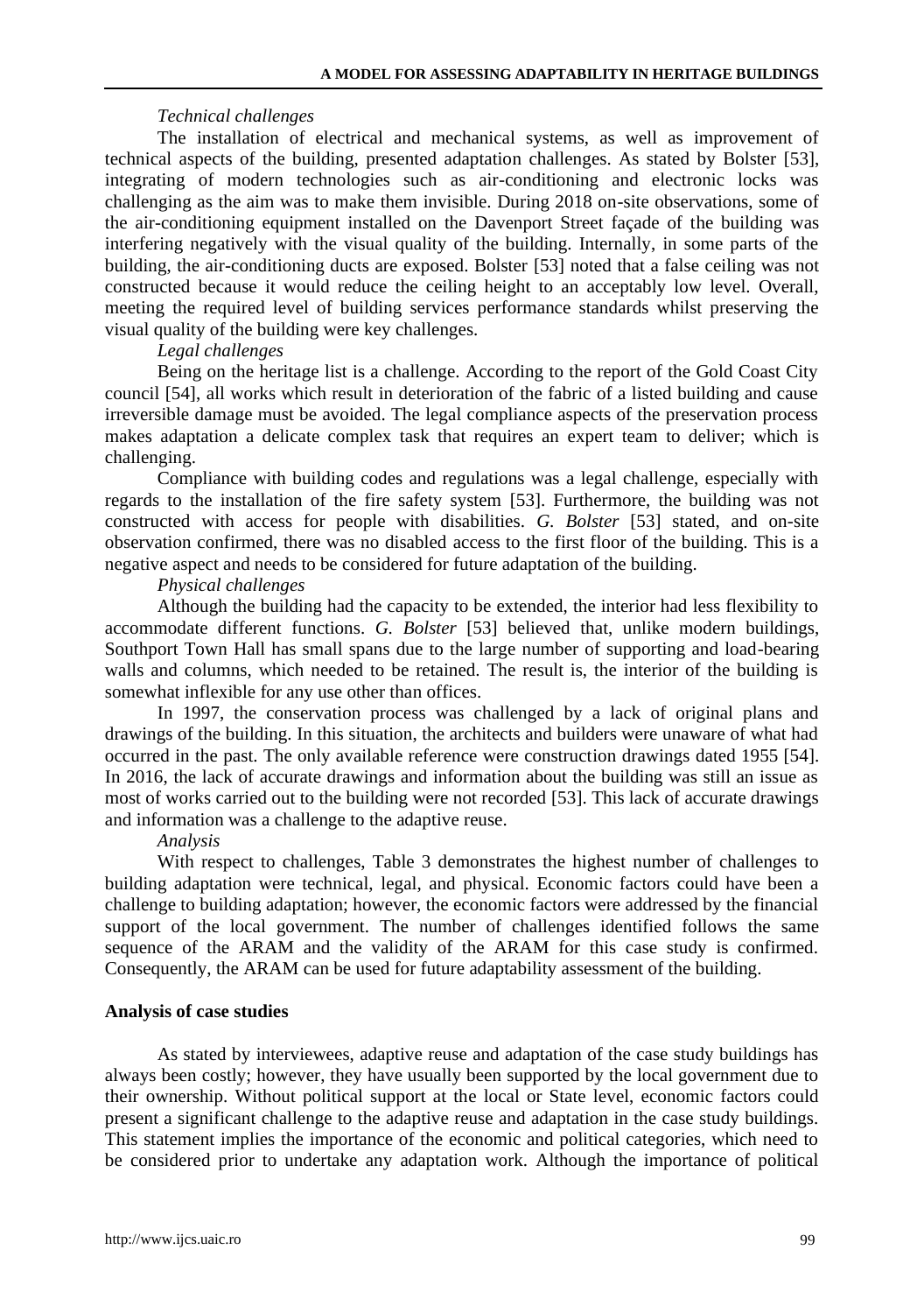support in the adaptive reuse of heritage buildings received least consideration in the literature [35, 37] and existing models, it is considered in the ARAM.

The case studies revealed that the physical category is the third most important challenge to adaptive reuse. This finding contradicts reviewed literature where the physical category received least consideration [2, 38]. This finding results in changes in the initial ARAM by considering the physical category at the last stage, shown in a dashed line (Fig. 6).



**Fig. 6.** Adaptive Reuse Assessment Model (ARAM) for heritage buildings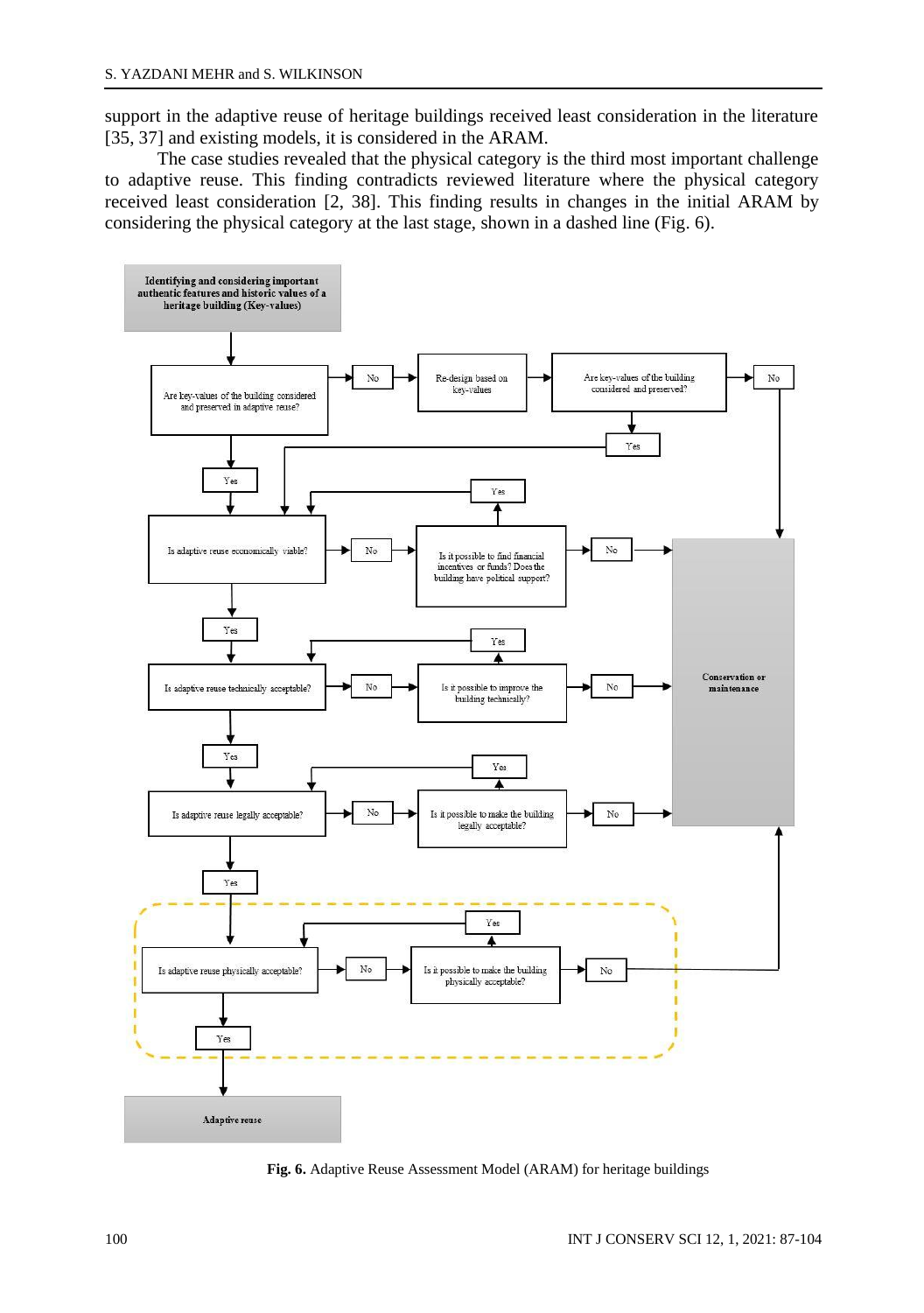The ARAM has the capability to be used for further adaptability assessment of heritage listed city halls in particular, as well as for heritage buildings nationally and internationally. However, applying the ARAM to further case studies would definitely strengthen its validity. A key advantage of the ARAM is its simplicity, as the model can be used by stakeholders in adaptive reuse of heritage buildings regardless of their level of expertise.

### **Conclusions**

The aim of this paper is achieved through proposing a model, ARAM, which has the capability to be used for further adaptability assessment of heritage buildings. A critical analysis of existing assessment and decision-making models revealed that, political factors, heritage values and authentic features of heritage buildings had not been considered previously. For heritage buildings, a successful adaptive reuse project must address all challenges to adaptation appropriately, whilst preserving the heritage values. Furthermore, previous models considered different options such as demolition, leaving the property vacant, and mothballing the building, which fails to address each category. However, heritage buildings must be safeguarded, no matter whether they address each category or not.

For ARAM, consideration is given mainly to the challenges of the adaptive reuse of heritage buildings, which must be addressed thoroughly to have a successful adaptive reuse project. The validity of the ARAM was tested on two Queensland heritage listed city halls in Australia, and then further developed. However, applying the ARAM to further case studies would strengthen its validity. The ARAM can be applied as a preliminary assessment or a detailed assessment, depending on the level of user expertise.

### **References**

- [1] \* \* \*, **New Uses For Heritage Places: Guidelines for the Adaptation of Historic Buildings and Sites**, Ed. New South Wales Heritage Office, Australia: The Heritage Council of New South Wales, 2008.
- [2] S. Wilkinson, H. Remøy, C. Langston, **Sustainable Building Adaptation: Innovations in Decision-Making**, John Wiley & Sons, 2014.
- [3] B. Szmygin, *Formal Analysis of Doctrinal Texts in Heritage Protection,* C**onservation And Preservation: Interactions Between Theory and Practice: in Memoriam Alois Riegl (1858-1905): Proceedings of the International Conference of the ICOMOS International Scientific Committee for the Theory and the Philosophy of Conservation,** Polistampa, 2008, pp. 1000-1010.
- [4] J. Bold, P. Larkham, R. Pickard, **Authentic Reconstruction: Authenticity, Architecture and the Built Heritage,** Bloomsbury Publishing, 2017.
- [5] T. Heath, *Adaptive re-use of offices for residential use: the experiences of London and Toronto*, **Cities**, **18**(3), 2001, pp. 173-184.
- [6] D. Kincaid, **Adapting Buildings for Changing Uses**, Ed. Spon Press, London & New York, 2002.
- [7] E.B.S.S. Arup, **A Toolbox for Re-energising Tired Assets,** Arup and Property Council of Australia (PCA), Victorian Division, Australia, 2008.
- [8] C. Langston, *The sustainability implications of building adaptive reuse,* **CRIOCM 2008 International Research Symposium on Advancement of Construction Management and Real Estate**, Beijing, China, 2008.
- [9] S. Wilkinson, T*he relationship between building adaptation and property attributes*, **PhD Thesis,** Deakin University, Australia, 2011.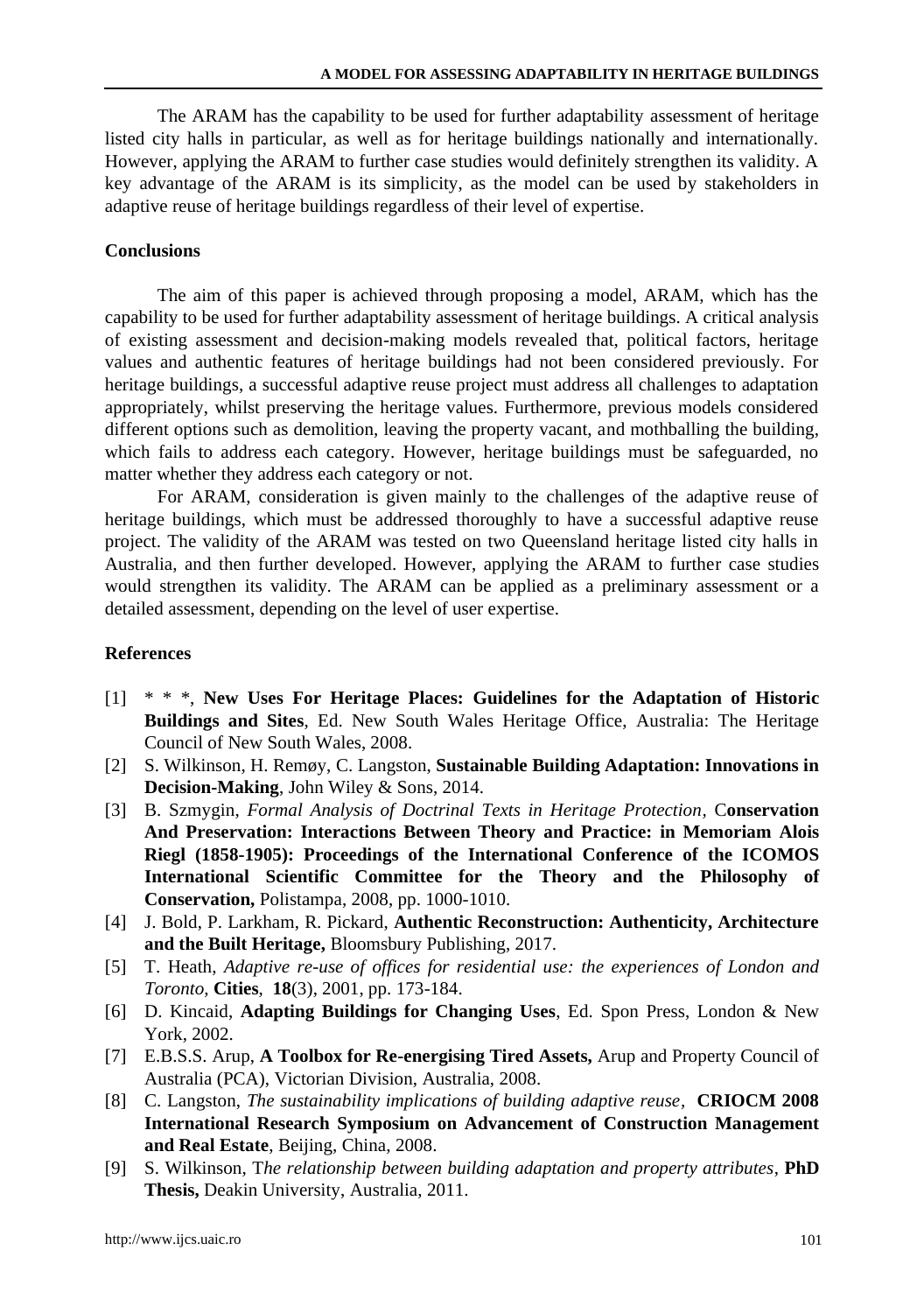- [10] B. Plevoets, *Retail-Reuse: An interior view on adaptive reuse of buildings*, **Ph.D. Thesis,** Hasselt University Press, Belgium 2014.
- [11] S.N. Shishavan, M.N. Shishavan, *Comparative Investigating of Adaptive Reuse and Sustainable Architecture with Social Approach*, *ALAM CIPTA*, **International Journal of Sustainable Tropical Design Research and Practice, 6**(2), 2013, pp. 101-111.
- [12] S.J. Wilkinson, H. Remøy, **Building Urban Resilience Through Change of Use**, John Wiley & Sons, 2018.
- [13] J. Douglas, **Building Adaptation,** Routledge, 2006.
- [14] P.A. Bullen, P.E. Love, *Adaptive reuse of heritage buildings*, **Structural Survey**,**29**(5), 2011, pp. 411-421.
- [15] P.A. Bullen, P.E. Love, *Factors influencing the adaptive re-use of buildings*, **Journal of Engineering, Design and Technology, 9**(1), 2011, pp. 32-46.
- [16] S. Conejos, *Designing for future building adaptive reuse*. Bond University Australia, 2013.
- [17] S. Elo, H. Kyngäs, *The qualitative content analysis process,* **Journal of Advanced Nursing, 62(**1), 2008, pp. 107-115.
- [18] C. Erlingsson, P. Brysiewicz, *Orientation among multiple truths: An introduction to qualitative research*, **African Journal of Emergency Medicine, 3(**2), 2013, pp. 92-99.
- [19] R.K. Yin, **Applications of Case Study Research,** Sage, London and Singapore, 2011.
- [20] Z. Zainal, *Case study as a research method*, **Jurnal Kemanusiaan, 9**, 2007, pp. 1-6.
- [21] P.A. Bullen, *Adaptive reuse and sustainability of commercial buildings,* **Facilities, 25**,(1/2),2007, pp. 20-31.
- [22] S. Yazdani Mehr, S. Wilkinson, *Technical issues and energy efficient adaptive reuse of heritage listed city halls in Queensland Australia*, **International Journal of Building Pathology and Adaptation, 36**(5), 2018, pp. 529-542.
- [23] S. Taylor, R. Bogdan, **Introduction to Qualitative Research Methods: The Search for Meaning,** Ed. John Wiley & Sons, New York 1984.
- [24] R.K. Yin, **Case Study Research: Design And Methods (Applied Social Research Methods),** Sage, London and Singapore, 2009.
- [25] RL. Austin, D.G. Woodcock, W.C. Steward, R.A. Forrester, **Adaptive Reuse: Issues and Case Studies in Building Preservation,** Van Nostrand Reinhold, New York, 1988.
- [26] C. O'Donnell, *Getting Serious About Green Dollars,* **Property Australia, 18**(4), 2004, pp. 1-2.
- [27] J. Koslow, **Opportunities and Challenges in Whole-Building Retrofits**, 2010.
- [28] J. Hussein, *Conservation of cultural built heritage: an investigation of stakeholder perceptions in Australia and Tanzania*, **PhD Thesis**, Faculty of Society & Design, Bond University, Gold Coast, Queensland, 2017.
- [29] R. Ball, *Re use potential and vacant industrial premises: revisiting the regeneration issue in Stoke-on-Trent*, **Journal of Property Research, 19**(2), 2002, pp. 93-110.
- [30] J. Irons, L. Armitage, *The value of built heritage: community, economy and environment*, **Pacific Rim Property Research Journal, 17(**4), 2011, pp. 614-633.
- [31] J. Reyers, J. Mansfield, *The assessment of risk in conservation refurbishment projects,*  **Structural Survey, 19**(5), 2001, pp. 238-244.
- [32] R. Shipley, S. Utz, M. Parsons, *Does adaptive reuse pay? A study of the business of building renovation in Ontario, Canada*, **International Journal of Heritage Studies, 12**(6), 2006, pp. 505-520.
- [33] P.A. Bullen, *Sustainable Adaptive Reuse of the Existing Building Stock in Western Australia,* **20th Annual ARCOM Conference, 1-3 September 2004, Heriot Watt**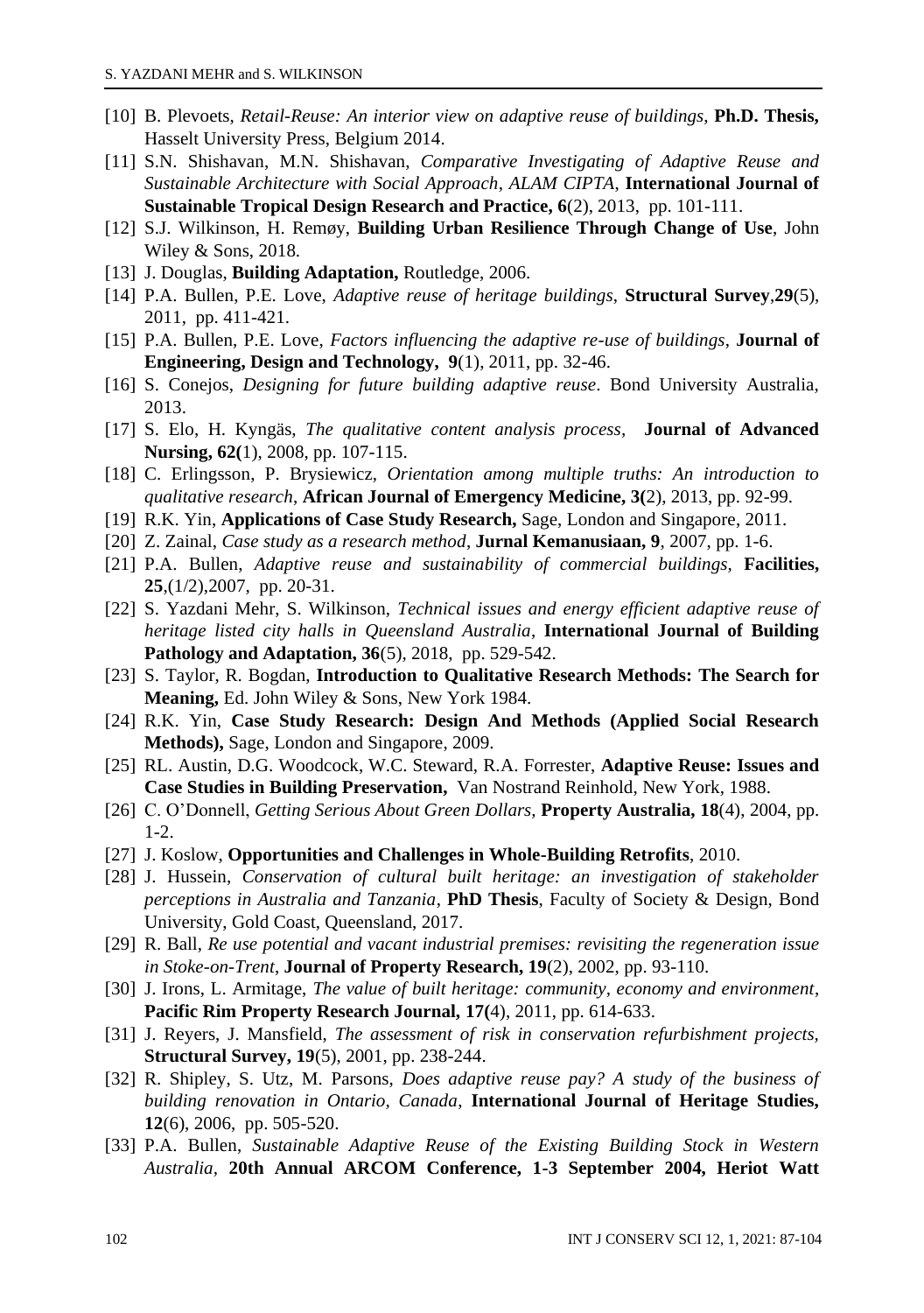**University,** (Editor: F. Khosrowshahi), Association of Researchers in Construction Management, Vol. 2, 2004, pp. 1387-1397.

- [34] \* \* \*, **Productivity Commission Inquiry Reports, 37**, 2006, Conservation of Australia's Historic Heritage Places, Report No. 37, Canberra, 2006.
- [35] T. Pickerill, L. Armitage, *The Management of Built Heritage: A comparative review of policies and practice in Western Europe, North America and Australia*, **Annual Pacific Rim Real Estate Society Conference** - University of Technology Sydney (UTS), Sydney, Australia, 2009.
- [36] E.H. Yung, E.H. Chan, *Implementation challenges to the adaptive reuse of heritage buildings: Towards the goals of sustainable, low carbon cities,* **Habitat International, 36**(3), 2012, pp. 352-361.
- [37] G. Aplin, **Heritage: Identification, Conservation, and Management.** Oxford University Press, 2002.
- [38] E. Finch, E. Kurul, *A qualitative approach to exploring adaptive re-use processes,*  **Facilities, 25**(13/14), 2007, pp. 554-570.
- [39] S. Conejos, C. Langston, E.H. Chan, M.Y. *Chew, Governance of heritage buildings: Australian regulatory barriers to adaptive reuse,* **Building Research & Information, 44**(5-6), 2016, pp. 507-519.
- [40] C. Langston, L.Y. Shen, *Application of the adaptive reuse potential model in Hong Kong: A case study of Lui Seng Chun*, **International Journal of Strategic Property Management, 11**(4), 2007, pp. 193-207.
- [41] D. Kincaid, *Adaptability potentials for buildings and infrastructure in sustainable cities,* **Facilities, 18**(3/4), 2000, pp. 155-161.
- [42] R. Chudley, **The Maintenance and Adaptation of Buildings,** Longman, London, 1981.
- [43] J. Jokilehto, **History of Architectural Conservation**. Routledge, 2007.
- [44] \* \* \*, **The Burra Charter: The Australia ICOMOS Charter for Places of Cultural Significance 2013**. Australia ICOMOS Incorporated, 2013.
- [45] A. Lehne, Georg Dehio, Alois Riegl, Max Dvorák, *A Threshold in Theory Development, Conservation and preservation: interactions between theory and practice***, In memoriam Alois Riegl (1858-1905): Proceedings of the International Conference of the ICOMOS International Scientific Committee for the Theory and the Philosophy of Conservation**, Polistampa, 2008, pp. 1000-1012.
- [46] M. Pearson, S. Sullivan, **Looking After Heritage Places: The Basics Of Heritage Planning For Managers, Landowners and Administrators,** Melbourne University Press, 1995.
- [47] \* \* \*, **South Brisbane Municipal Chambers (Former),** The State of Queensland, 2016, pp. 1995–2015. Available[: https://www.qld.gov.au/](https://www.qld.gov.au/)
- [48] K. Bottger, **Adaptive Reuse of the South Brisbane Municipal Chambers,** Ed. Queensland, Australia: Griffith University Gold Coast Campus, 2018.
- [49] B.K. McKeering, **A Gracious Lady: the South Brisbane Municipal Chambers (The Old Town Hall) 1892-1992,** South Brisbane: South Brisbane TAFE, 1992.
- [50] H. Bennett, **South Brisbane Municipal Chambers,** Australia, 1991.
- [51] A.B. Allom Lovell, **Former South Brisbane Municipal Chambers, A Conservation Plan For Somerville House**, Allom Lovell Architects Brisbane, Australia2001.
- [52] \* \* \*, **Commonwealth of Australia. Southport Town Hall (Former), Nerang St, Southport, QLD, Australia** [Online]. Available: [http://www.environment.gov.au/cgi](http://www.environment.gov.au/cgi-bin/ahdb/search.pl?mode=place_detail;search=place_name%3Dsouthport%2520town%2520hall%3Bkeyword_PD%3Don%3Bkeyword_SS%3Don%3Bkeyword_PH%3Don%3Blatitude_1dir%3DS%3Blongitude_1dir%3DE%3Blongitude_2dir%3DE%3Blatitude_2dir%3DS%3Bin_region%3Dpart;place_id=19947)[bin/ahdb/search.pl?mode=place\\_detail;search=place\\_name%3Dsouthport%2520town%25](http://www.environment.gov.au/cgi-bin/ahdb/search.pl?mode=place_detail;search=place_name%3Dsouthport%2520town%2520hall%3Bkeyword_PD%3Don%3Bkeyword_SS%3Don%3Bkeyword_PH%3Don%3Blatitude_1dir%3DS%3Blongitude_1dir%3DE%3Blongitude_2dir%3DE%3Blatitude_2dir%3DS%3Bin_region%3Dpart;place_id=19947) [20hall%3Bkeyword\\_PD%3Don%3Bkeyword\\_SS%3Don%3Bkeyword\\_PH%3Don%3Blat](http://www.environment.gov.au/cgi-bin/ahdb/search.pl?mode=place_detail;search=place_name%3Dsouthport%2520town%2520hall%3Bkeyword_PD%3Don%3Bkeyword_SS%3Don%3Bkeyword_PH%3Don%3Blatitude_1dir%3DS%3Blongitude_1dir%3DE%3Blongitude_2dir%3DE%3Blatitude_2dir%3DS%3Bin_region%3Dpart;place_id=19947)